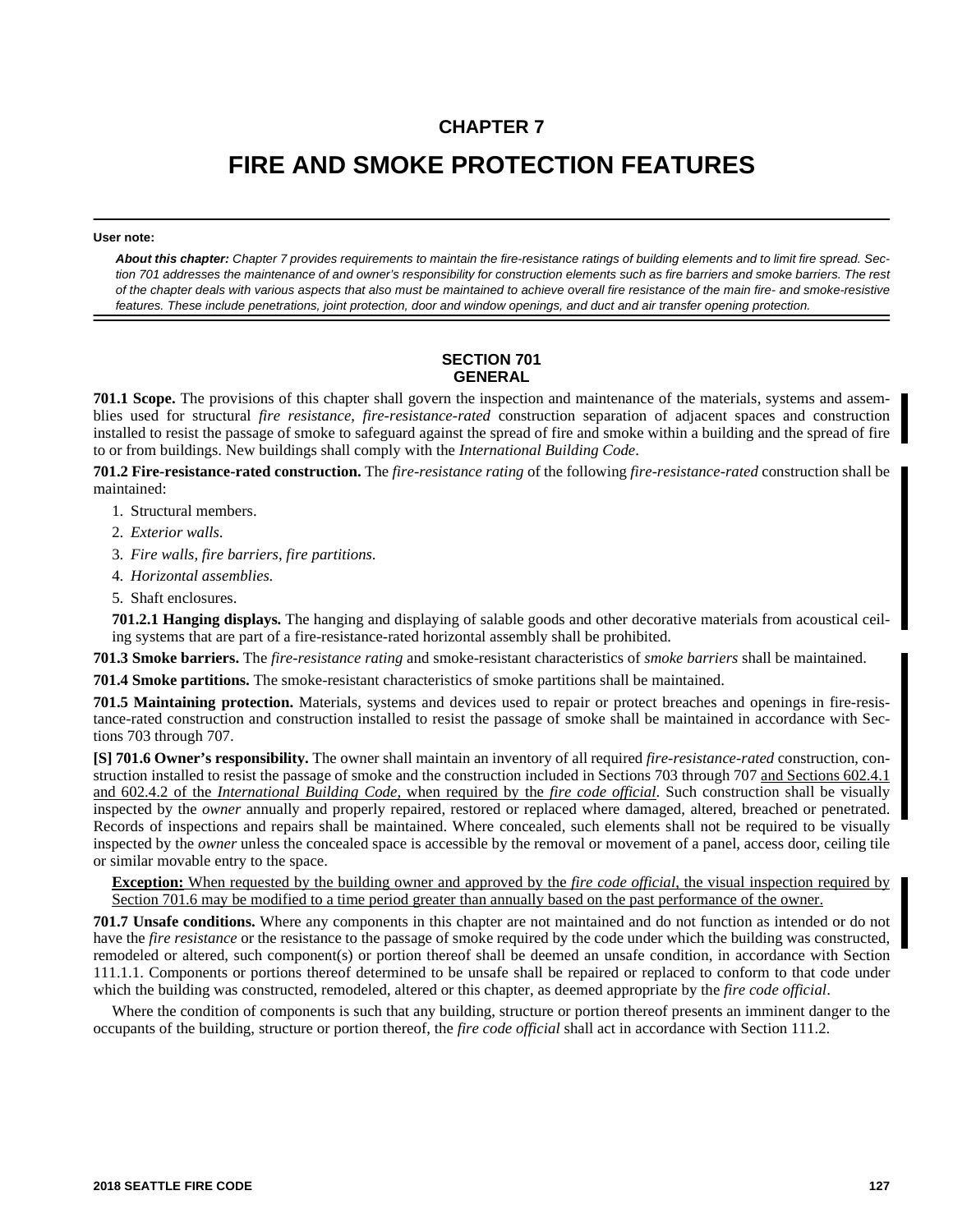## **SECTION 702 DEFINITIONS**

**702.1 Definitions.** The following terms are defined in Chapter 2: **DRAFTSTOP.**

**FIREBLOCKING. FIRE-RESISTANT JOINT SYSTEM. MEMBRANE-PENETRATION FIRESTOP SYSTEM. OPENING PROTECTIVE. SMOKE BARRIER. SMOKE PARTITION. THROUGH-PENETRATION FIRESTOP SYSTEM.**

### **SECTION 703 PENETRATIONS**

**703.1 Maintaining protection.** Materials and firestop systems used to protect membrane and through penetrations in *fire-resistance-rated* construction and construction installed to resist the passage of smoke shall be maintained. The materials and firestop systems shall be securely attached to or bonded to the construction being penetrated with no openings visible through or into the cavity of the construction. Where the system design number is known, the system shall be inspected to the listing criteria and manufacturer's installation instructions.

**[S] 703.2 Repair of penetrations.** Where damaged, materials used to protect membrane- and through-penetrations shall be replaced or restored with materials or systems that meet or exceed the code requirements applicable at the time when the assembly was constructed, remodeled or altered.

# **SECTION 704 JOINTS AND VOIDS**

**704.1 Maintaining protection.** Where required when the building was originally constructed, materials and systems used to protect joints and voids in the following locations shall be maintained. The materials and systems shall be securely attached to or bonded to the adjacent construction, without openings visible through the construction.

- 1. Joints in or between *fire-resistance-rated* walls, floors or floor/ceiling assemblies and roof or roof/ceiling assemblies.
- 2. Joints in *smoke barriers*.
- 3. Voids at the intersection of a horizontal floor assembly and an exterior curtain wall.
- 4. Voids at the intersection of a horizontal smoke barrier and an exterior curtain wall.
- 5. Voids at the intersection of a nonfire-resistance-rated floor assembly and an exterior curtain wall.
- 6. Voids at the intersection of a vertical *fire barrier* and an exterior curtain wall.
- 7. Voids at the intersection of a vertical *fire barrier* and a nonfire-resistance-rated roof assembly.

Unprotected joints and voids do not need to be protected where such joints and voids were not required to be protected when the building was originally constructed.

**704.2 Opening protectives.** Where openings are required to be protected, opening protectives shall be maintained self-closing or automatic-closing by smoke detection. Existing fusible-link-type automatic door-closing devices are permitted if the fusible link rating does not exceed 135°F (57°C).

**[S] 704.3 Repair of joints and voids.** Where damaged, materials used to protect joints and voids shall be replaced or restored with materials or systems that meet or exceed the code requirements applicable at the time when the assembly was constructed, remodeled or altered.

# **SECTION 705 DOOR AND WINDOW OPENINGS**

**705.1 General.** Where required when the building was originally constructed, opening protectives installed in *fire-resistancerated* assemblies, *smoke barriers* and *smoke partitions* shall be inspected and maintained in accordance with this section.

**705.2 Inspection and maintenance.** Opening protectives in *fire-resistance-rated* assemblies shall be inspected and maintained in accordance with NFPA 80. *Opening protectives* in *smoke barriers* shall be inspected and maintained in accordance with NFPA 80 and NFPA 105. Openings in smoke partitions shall be inspected and maintained in accordance with NFPA 105. Fire